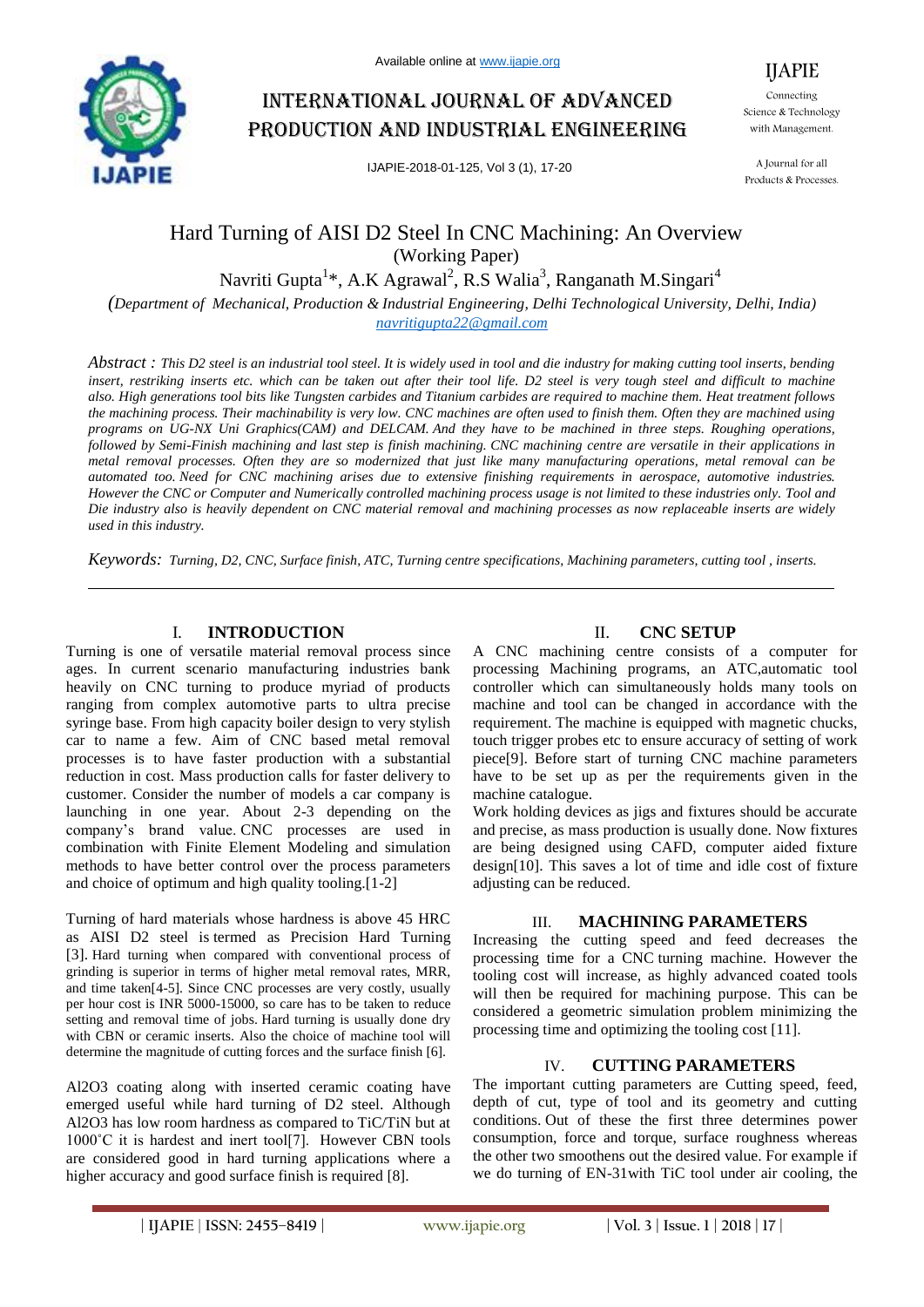temperature reached during machining process will be less. As a result the surface finish obtained will be better as compared to without cooling conditions.

On a CNC machine we tend to have cooled air as lubrication, as this will also aid MQL (Minimum Quality Lubrication).



Figure 1: Geometry of single point cutting tool Source:www.expertsmind.com

# VI. **AUTOMATIC TOOL CHANGER**



source:http://nptel.ac.in/courses/112103174/module4/lec6/3.h tml

Here tool changing arm picks the tool from spindle and places back in magazine. Where as new tool is picked from magazine and placed in tool spindle. Since automatic tool changing is precise and fast, this reduces dependency on the operator.

## VII. **TURNING CENTRE SPECIFICATIONS**

Figure 2 :Tool insert

Source:http://www.directindustry.com/prod/sandvikcoromant-usa/product-35541-837663.html

Whereas in hard turning we use cutting inserts which can be secured to main body with bolts and dowels. Since the high speed tooling wear out very fast these are replaceable inserts which can be taken out once they worn out.

1. Type of tooling





Source: compumachine.com/Regional/Hyundai kia/BlackBrochures/KIT250.pdf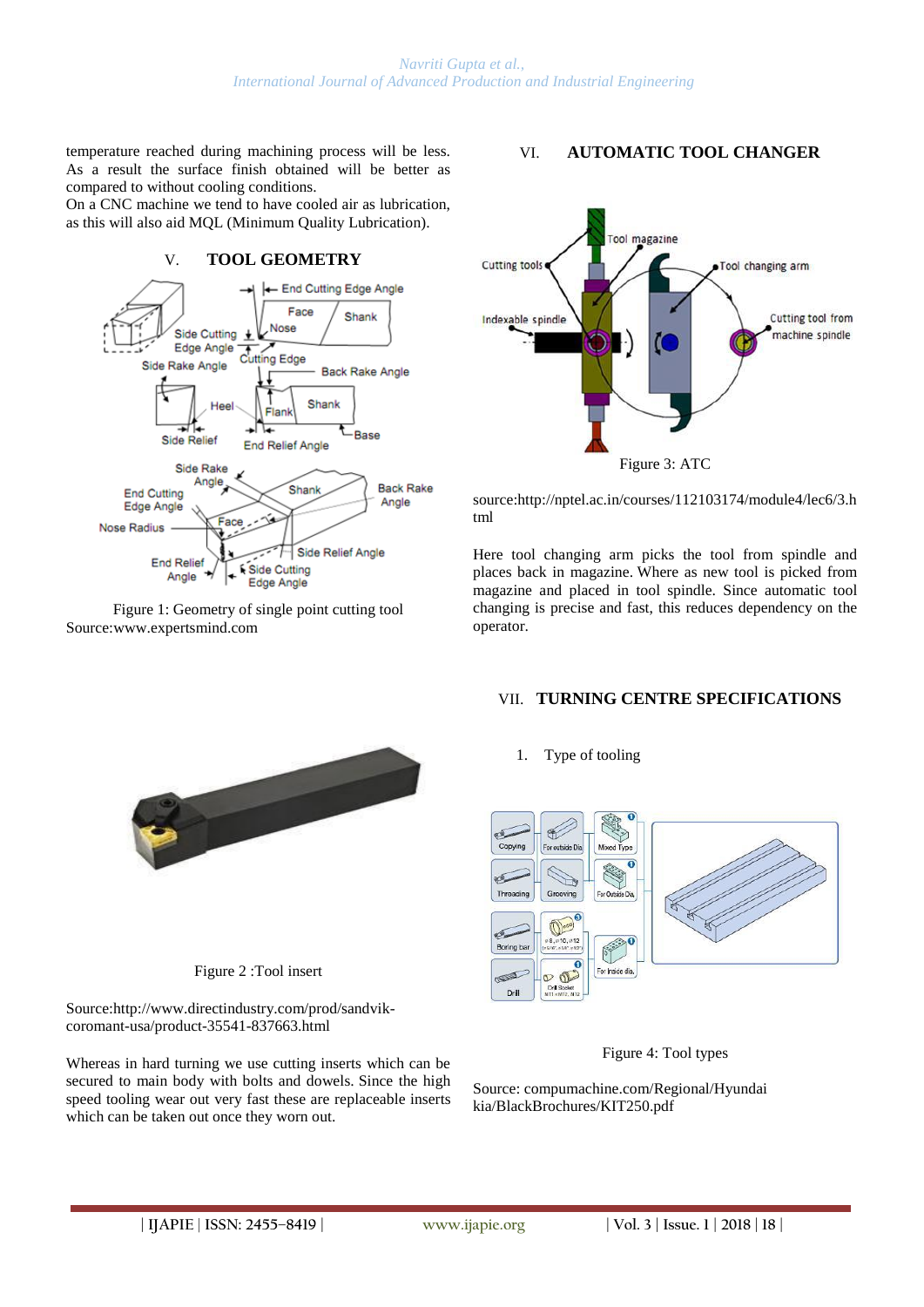### 2. Turning CentreSpecification

| <b>ITEM</b>     |                                      |              | SPECIFICATIONS                  | <b>Standard</b>                                                                                                                                                                                                                                                                                                                                                              |                                                                                                               |
|-----------------|--------------------------------------|--------------|---------------------------------|------------------------------------------------------------------------------------------------------------------------------------------------------------------------------------------------------------------------------------------------------------------------------------------------------------------------------------------------------------------------------|---------------------------------------------------------------------------------------------------------------|
| <b>CAPACITY</b> | MAX SWING                            | mm(n)        | e 320 e 12.6°                   | 6-HYDRAULIC HOLLOW CHUCK<br>COOLANT TANK<br>· SOFT JAW 1SFT<br>.DOOR INTERLOCK<br>· TOOL HOLDER (I.D) 1EA<br>· WORK LIGHT<br>· TOOL HOLDER (O.D) 1EA<br>· STD. TOOL KIT & BOX<br>· TOOL HOLDER (MIXED) 1EA<br><b>eLEVELING PADS &amp; BOLTS</b><br><b>BORING BAR SLEEVE 1SET</b><br>. FOOT SWITCH 1EA<br>· DRILL SOCKET MT#1 1FA<br>· FLOOD COOLANT<br>· SPINDLE ORIENTATION |                                                                                                               |
|                 | MAX TURNING DIA                      | mm(n)        | $0.130051$ "                    |                                                                                                                                                                                                                                                                                                                                                                              | · SPINDLE RPM. LOAD OVERRIDE                                                                                  |
|                 | MAX. TURNING LENGTH                  | $mm$ (in)    | 150.59"                         |                                                                                                                                                                                                                                                                                                                                                                              |                                                                                                               |
|                 | BAR CAPA CITY                        | mm(n)        | 032 0126                        |                                                                                                                                                                                                                                                                                                                                                                              |                                                                                                               |
|                 | CHJCK SIZE                           | inch         | 5" HOLLOW IB1                   |                                                                                                                                                                                                                                                                                                                                                                              |                                                                                                               |
| <b>SPINDLE</b>  | MAX SPEED                            | mm           | 7.000                           |                                                                                                                                                                                                                                                                                                                                                                              |                                                                                                               |
|                 | SP. THRU HOLE                        | mm(n)        | 042 0165                        |                                                                                                                                                                                                                                                                                                                                                                              |                                                                                                               |
|                 | TRAVEL (X/Z)                         | mm(h)        | 250/200 (9.8"/ 7.9")            |                                                                                                                                                                                                                                                                                                                                                                              |                                                                                                               |
|                 | FAPID TFAVERSE (X/Z)<br>m/min(im)    |              | 24/30 045/1.181)                |                                                                                                                                                                                                                                                                                                                                                                              |                                                                                                               |
| FEED            | NUMBER OF TOOLS                      | $\mathbf{S}$ | 5                               | Option                                                                                                                                                                                                                                                                                                                                                                       |                                                                                                               |
|                 | O D HOLDER SIZE                      | mm(m)        | $\Box$ 20 $( \Box 3/4^{\circ})$ | A 6-HYDRAULIC SOLID CHUCK<br>· PARTS CATCHER<br>. WORK COUNTER<br>· TOTAL COUNTER<br>CHUCK OPENICLOSE<br><b>CONFIRMATION DEVICE</b><br>· CHUCK AIR BLOW<br>(UPPER CHUCK)                                                                                                                                                                                                     | AUTO DOOR<br><b>• TRANSFORMER</b><br>· SPECIAL COLOR<br>. COOLANT SUPPLYING<br>(UPPER CHUCK)<br>· GUN COOLANT |
|                 | <b>I.D HOLDER HOLE DIA.</b>          | mm(n)        | 0.25(0.17)                      |                                                                                                                                                                                                                                                                                                                                                                              |                                                                                                               |
|                 | SP. MOTOR(MAX/CONT)                  | KW (HP)      | 55/3773/5                       |                                                                                                                                                                                                                                                                                                                                                                              |                                                                                                               |
| <b>OTHERS</b>   | FEED MOTOR (X/Z)                     | KW (HP)      | 0.75(1)                         |                                                                                                                                                                                                                                                                                                                                                                              |                                                                                                               |
|                 | FLOOR PLANL x W)                     | $mm$ (in)    | 1.680 x 1.696 (66.1" x 66.8")   |                                                                                                                                                                                                                                                                                                                                                                              |                                                                                                               |
|                 | MACHINE HEIGHT                       | mm(n)        | 1.570 (61.8")                   |                                                                                                                                                                                                                                                                                                                                                                              |                                                                                                               |
|                 | MACHINE WEIGHT                       | kg (b)       | 1,900 (4,189)                   |                                                                                                                                                                                                                                                                                                                                                                              |                                                                                                               |
|                 | BED TYPE                             |              | <b>FLAT</b>                     | <b>BARFEEDER INTERFACE</b>                                                                                                                                                                                                                                                                                                                                                   |                                                                                                               |
|                 | ELECTRIC POWER SUPPLY (220V/SEH& KVA |              | 15                              | . CHIP CONVEYOR (REAR)                                                                                                                                                                                                                                                                                                                                                       |                                                                                                               |
|                 | MEMORY CAPACITY                      | M            | 320                             | CHIP WAGON                                                                                                                                                                                                                                                                                                                                                                   |                                                                                                               |
|                 | CNC TYPE                             |              | <b>EANLIC-O-TC-</b>             | . CALL LIGHT (3 COLORS)                                                                                                                                                                                                                                                                                                                                                      |                                                                                                               |

Figure 5: Turning centre specification Source: compumachine.com/Regional/hyundai-kia

### VIII. **TYPES OF JOBS ON CNC TURNING CENTRE**

There can be different variety of jobs which can be loaded on a CNC turning centre.some peculiar jobs will be discussed here:

1. ecentric jobs



Figure 6: Eccentric job

Source[: http://www.pioneerserviceinc.com/capabilities/cnc](http://www.pioneerserviceinc.com/capabilities/cnc-turning-and-milling/)[turning-and-milling/](http://www.pioneerserviceinc.com/capabilities/cnc-turning-and-milling/)

Jobs having eccentric diameters at various places can easily be turned by specifying the required geometry of shape, and a program can be generated for turning using incorporated software for machining.

2. small outer diameter upto 8''



Figure 7: Different jobs Source[: http://www.pioneerserviceinc.com/capabilities/cnc](http://www.pioneerserviceinc.com/capabilities/cnc-turning-and-milling/)[turning-and-milling/](http://www.pioneerserviceinc.com/capabilities/cnc-turning-and-milling/)

Parts having small outer diameters (up to 8'') can easily be turned using Automated Turning centre.

- 3. automotive parts- like bearings, rollers etc with very high precision.
- 4. tool inserts for dies and moulds.
- 5. high precision syringes and other medical equipments.

### IX. **CONCLUSION AND FUTURE SCOPE**

**CNC** turning centre is a versatile machining centre where automation is possible along with mass production. It enhances rate of production as well as quality of production. Also with invent of modern and high generation tooling various intricate shapes are possible to manufacture. The advancement in design of various articles led to the stretching of process and machine capability. In this era of advanced manufacturing machines a lot of research is required for green machining also. As high efficiency machines are consuming lot of power and generating scrap at very high rates. Concept of MQL is catching up. In industries cooled air is extensively used on CNC machining centre.

Various automatic features like ATC, automatic tool changer allows for faster tool change and with great accuracy. Also programming can be done using machining software which permits the user to select machining parameters also. However the setting up cost of turning centre is very high but that can be offset after mass production starts. But maintenance of these centre are must, as with time their accuracy starts fading away. Very closer tolerances can be achieved on the centre.

CNC Turning centre are bridging CAD/CAM gap also. Since designers are using to generate designs as well as machining programs, the CAD/CAM is more of labor reducing and digital approach to manufacturing. Earlier calculation of tool path involved several hours, but due to availability of advanced machining softwares one needs to specify the cutting geometry and the parameters of cutting process.

Prototype manufacturing is also aided by the machining centre. 3D design can be simulated through software and possible bottlenecks in assembly can be zeroed down. Further simulation of machining process can give the data about quality of surface achieved, no. of hours taken for machining and total expenditure incurred on the process. So these centre are versatile in nature which aided in product development process, prototype development process, CAD process, FEA of designed process, developing fixtures etc. for the work piece and at last generating the machining programs.

The future of these machines seemed to be progressing without stop, as robots are replacing skilled labor on these highly advanced centre. Days are near when the so called mechanized process of metal removal will be robotized.